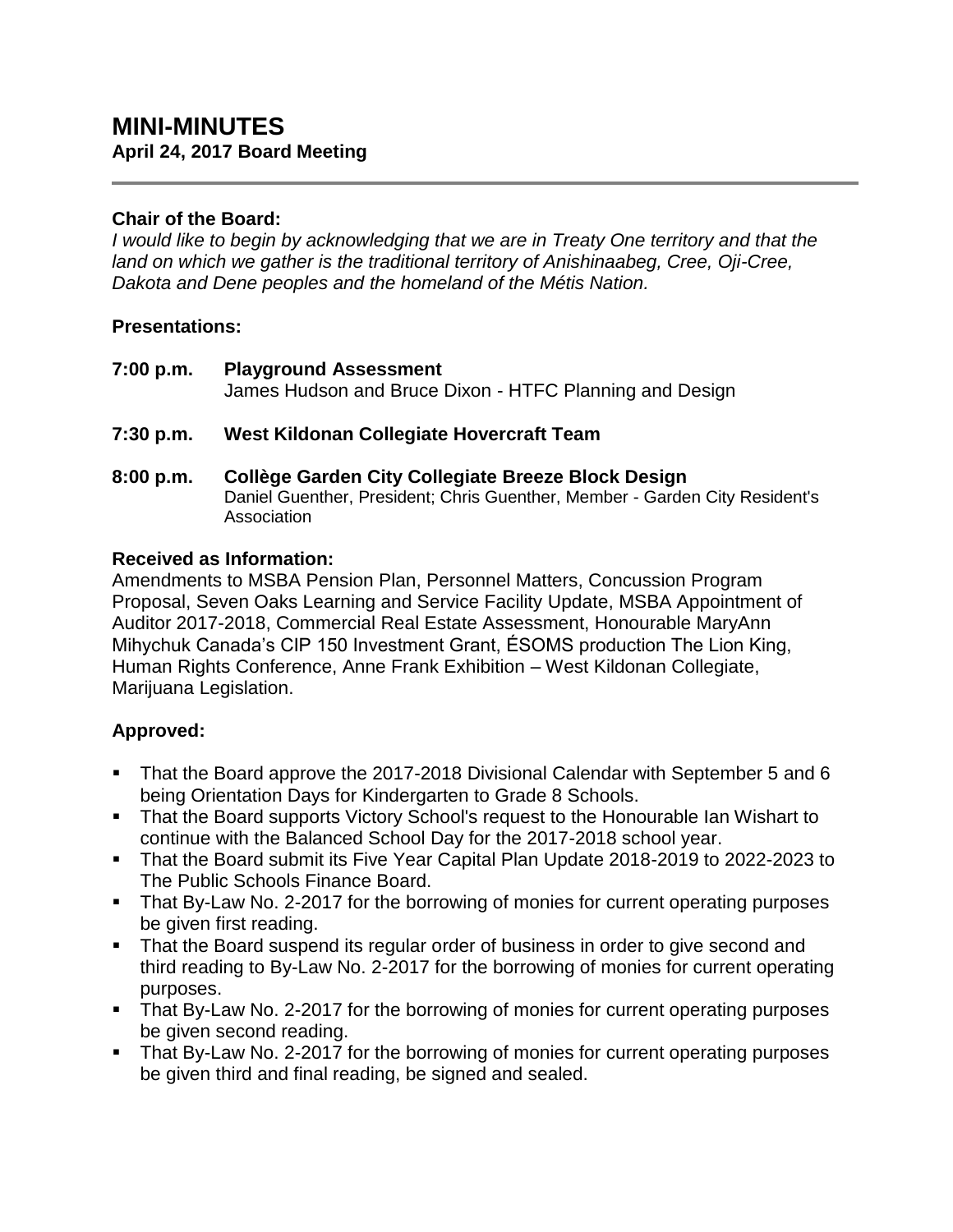- That the Board supports R.F. Morrison's request to the Honourable Ian Wishart to implement the Balanced School Day for the 2017-2018 school year.
- That the Board approves Maples Collegiate request to take an educational journey with a group of students to Europe during Spring Break 2018.
- That the Board approves Seven Oaks Met School's request to travel to Ottawa, Ontario under the "Encounters with Canada" program - April 22 to April 28, 2018.

# **Approved for Payment:**

- **Invoice No. 49845 towards the Grassmere Land-New Transportation project in the** amount of \$1,414.14 be paid to D'Arcy & Deacon.
- **Invoice No. ELW-LIB-COP#5 towards the Elwick Library/Commons project in the** amount of \$12,816.49 be paid to Gardon Construction Ltd.
- 7.5% Statutory Holdback on Certificate of Payment No. 5 for the Elwick Library/Commons project in the amount of \$989.69 be paid to SOSD/Gardon-Elw.Lib/Com.-479.
- **Invoice No. W-2017-045 towards the Seven Oaks Performing Arts Centre in the** amount of \$840.00 be paid to M. Block & Associates.
- **Invoice No. W-2017-043 towards the Seven Oaks Performing Arts Centre in the** amount of \$603.75 be paid to M. Block & Associates.
- **Invoice No. 16764 towards the Garden City Collegiate Skill Build project in the** amount of \$1,462.65 be paid to Number Ten Architectural Group.
- Invoice No. 5031 towards the New Service Centre (Grassmere) project in the amount of \$13,979.45 be paid to Prairie Architects Inc.
- **IDED** Invoice No. 20121 towards the Elwick Library/Commons project in the amount of \$3,526.84 be paid to Westwood Mechanical Inc.
- **IDED** Invoice No. 20118 towards the Elwick Library/Commons project in the amount of \$11,868.77 be paid to Westwood Mechanical Inc.
- 7.5% Statutory Holdback on Certificate of Payment No. 4 for the Elwick Library/Commons project in the amount of \$919.75 be paid to Westwood Mechanical Inc.

## **Conference Report:**

 Cathy Horbas, Divisional Teacher Team Leader Advancing Community Schools and Heritage Languages. International Reading Association: Inquiry in the Early Years, February 22 to 26, 2017 - Hilton Head, South Carolina.

## **Correspondence Received:**

- James Dube Spraggs Adjusters Ltd. École Seven Oaks Middle School.
- D'arcy and Deacon LLP. Affidavit of Wayne Shimizu.
- Vesuvia Scromeda, Deputy Chief Administrative Officer, RM of West St. Paul. Conditional Use 33/16.
- Ken Cameron, President, Manitoba School Boards Association. Budget 2017: What it means for School Boards.
- Ken Cameron, President, Manitoba School Boards Association. April 10th Announcement Concerning the Respect in Schools Program.
- Manitoba School Boards Association e-bulletin April 19, 2017.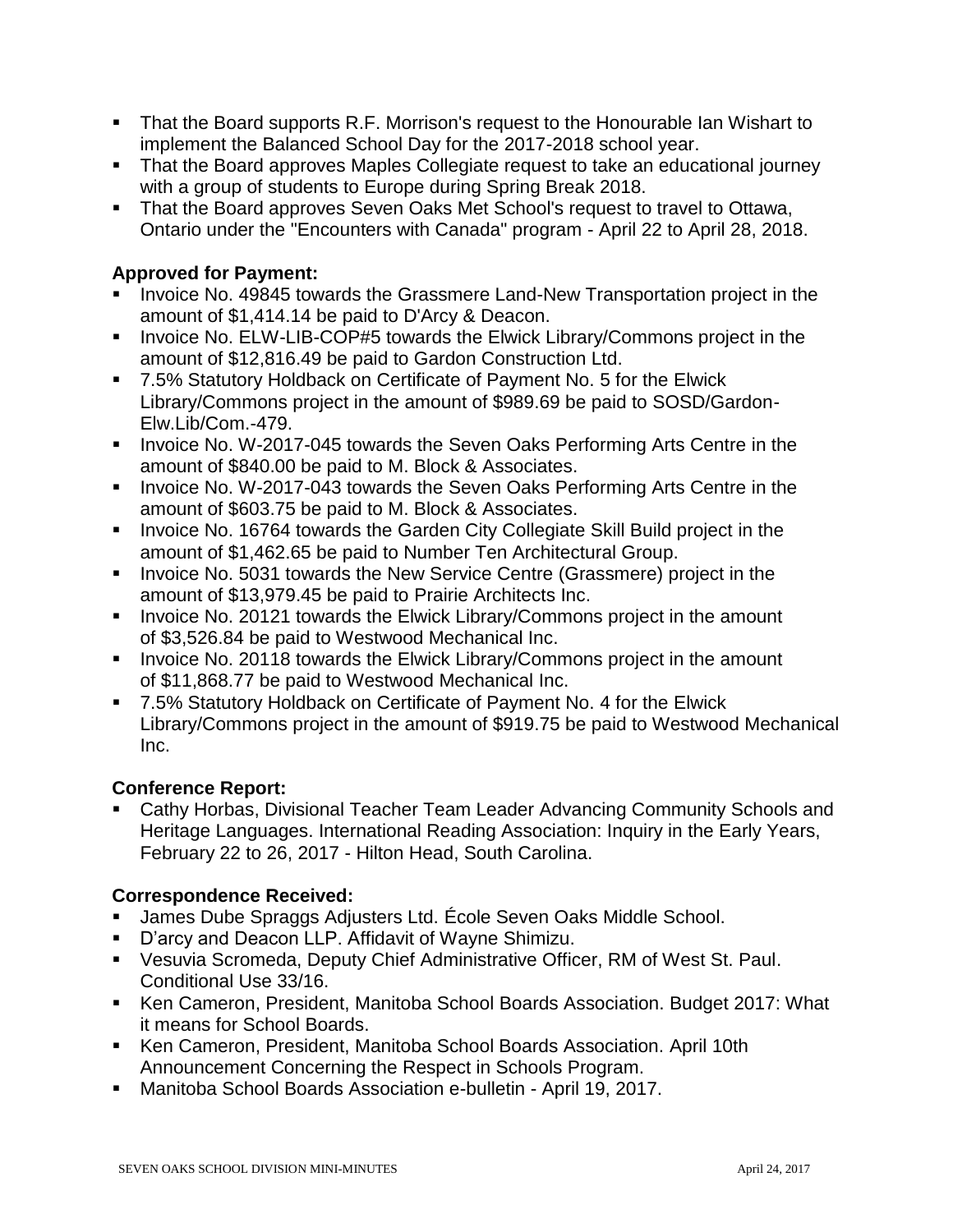- Maria & Steven Shinnie. Acknowledgement and commending staff who organized the recent badminton tournament at Maples Collegiate.
- Konrad Erickson, Senior Project Leader, Public Schools Finance Board. Time Limits on the Approval of Additional Support and Project Progress Claims.
- RM of West St. Paul Newsletter. 2017 West St. Paul Wastewater Update.
- **Jamie Kozak, Prairie Architects Inc. Seven Oaks Performing Arts Centre Change Order** 
	- No. 18.
- Helen Robinson-Settee, MB Education and Training, Indigenous Inclusion Directorate. Building Student Success with Aboriginal Parents (BSSAP) Fund.
- **Frontier School Division 2015-2016 Annual Report.**
- Manitoba School Boards Association. 2017 Record of Proceedings The Effectiveness Equation: Governing for Student Success.

#### **Personnel Report:**

- Jean-François Godbout was appointed Vice-Principal, Collège Garden City Collegiate, effective September 5, 2017.
- William Kay was appointed to a full-time (1.00) Limited Teacher General (Term) contract effective April 5, 2017 to June 30, 2017.
- Lauren Marshall was appointed to a full-time (1.00) Limited Teacher General (Term) contract effective April 11, 2017 to May 30 2017.\Jessica Sorensen was appointed to a full-time (1.00) Limited Teacher – General (Term) contract effective May 1, 2017 to June 30, 2017.
- Emma Stefanchuk was appointed to a full-time (1.00) Limited Teacher General (Term) contract effective May 8, 2017 to June 30, 2017.
- Graham Wilson was appointed to a full-time (1.00) Limited Teacher General (Term) contract effective April 24, 2017 to June 30, 2017.
- The following teachers were appointed to a full-time (1.00) Limited Teaching General (Term) contract effective September 5, 2017 to June 29, 2018: Stephen Bishop, Elizabeth LaRue, Carolyn Paukovic
- The following were appointed to a substitute teacher contract effective the 2016-2017 school year:

Donovan Alexander Kaitlyn Kleinsasser Eric Allec **Allec** Jessie Klym Samuel Andrade Brooklyn Kolesar Michelle Arnauld **Michelle Arnauld** Julie Kolisnyk Haben Asghedom Janelle Kornelsen Brandon Bamford Sarah Kowalski Cassidy Benderski Jami Lemon Dustin Beniston **Mindy Lichtman** Jenine Berezowski Jessica Lister **Jessica Best** Caitlyn Madzik Stephen Bishop **Debbie Manilla** 

Samantha Baluk Jonathan Kornelson Ashley Bazay **Maria Kwapiszewski** Brittany Bell **Courtney Kwasnitza**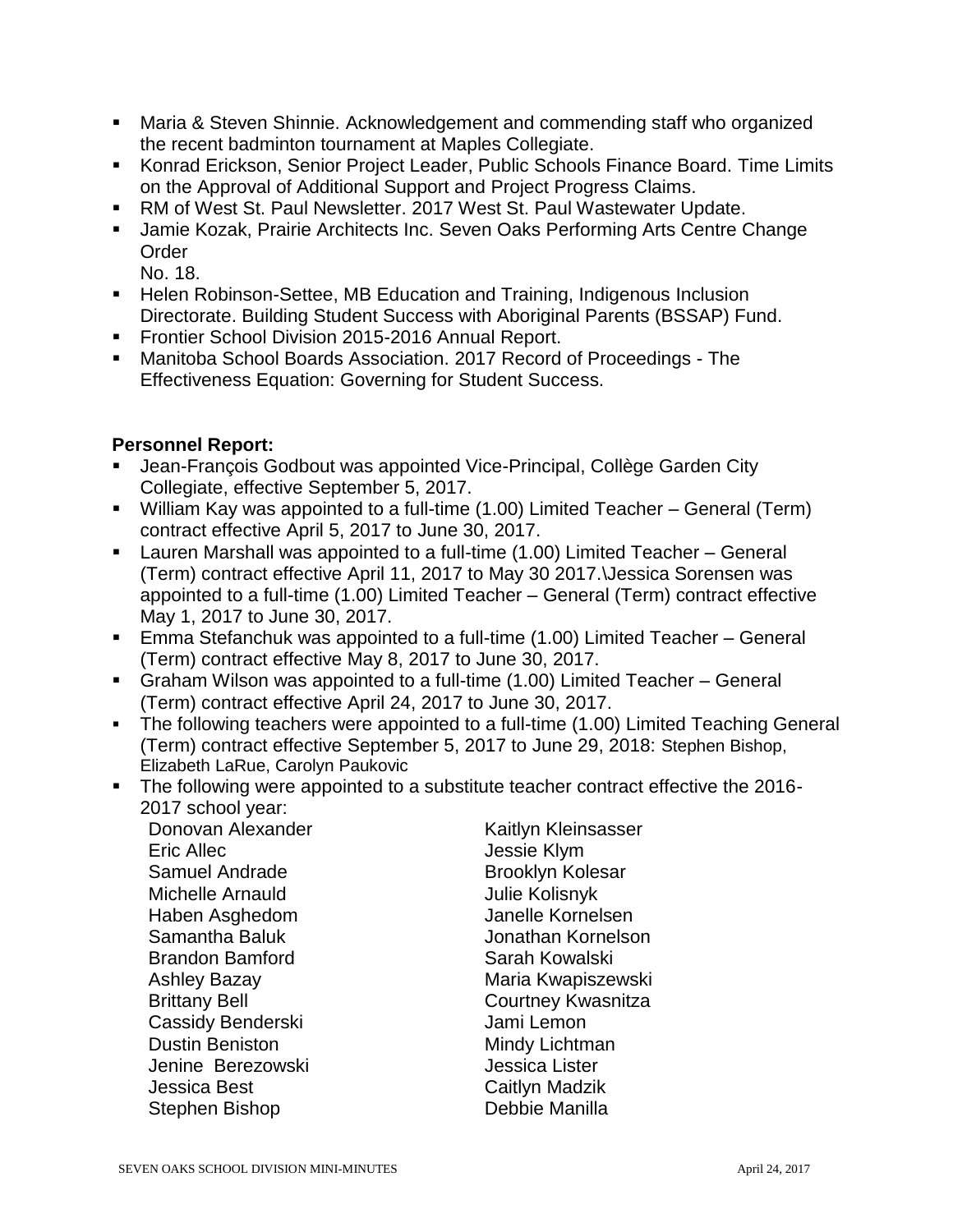Lauren Brad **Ashley Mayberry** Kevin Braun **Daniel Militano** Anthony Brito Stacy Milne Samantha Brolly **Karl Paterson** Andrew Brown **Daniel Paluck** Vivian Bruce **Katlyn Pawslawski** Vinny Bruni Lucas Pingitore Danielle Camara Samantha Plett Brenna Campbell **Evan Proulx** Rhiannon Campbell-Stovel **Interpreterious** Jennifer Ritchie Micielle Capili **Claire Rodger** Maclane Cardinal **Anna Ruiz** Cameron Cerasani **Darren Sancartier** Brendan Chrustie **Ellyn** Sawa Katelyn Corbin **Molly** Schaefer Derek Coubrough Kaylene Schumsky Amy Coulling **Chelsea Simpson** Christine Cull **Christian Cull** Kaitlyn Smith Victoria DeJong Emma Stefanchuk Manpreet Dhaliwal Wanda Sveinson Charlotte Dobson Taylor Smith Katharine Doerr **Allan Sproule** Allan Dunkeld **Allan** Dunkeld **Jessica** Stafford Kristen Erickson and Janis Stern Benita Faralli **Riley Streifler** Lindsay Feenstra **Luke Taronno** Veronica Fieldhouse **Example 19** Erin Thorleifson Kyle Fontaine **Maries** Marlee Turene Stephanie Foreman Gurveer Turka Roselly Funk Myka Ugto Andrew George **Carly Vanderhooft** Kayla Goosen **Kylie Wiebe-Pantel** Katie Goosen **Angelique Wieler** Meagan Harper **Carlee Wilson** Leah Harz **Caitlin Woods** Ryan Hayes **Courtney Zawadowski** Trisha Kauk Chelsea Zelnick Aylicia Klein